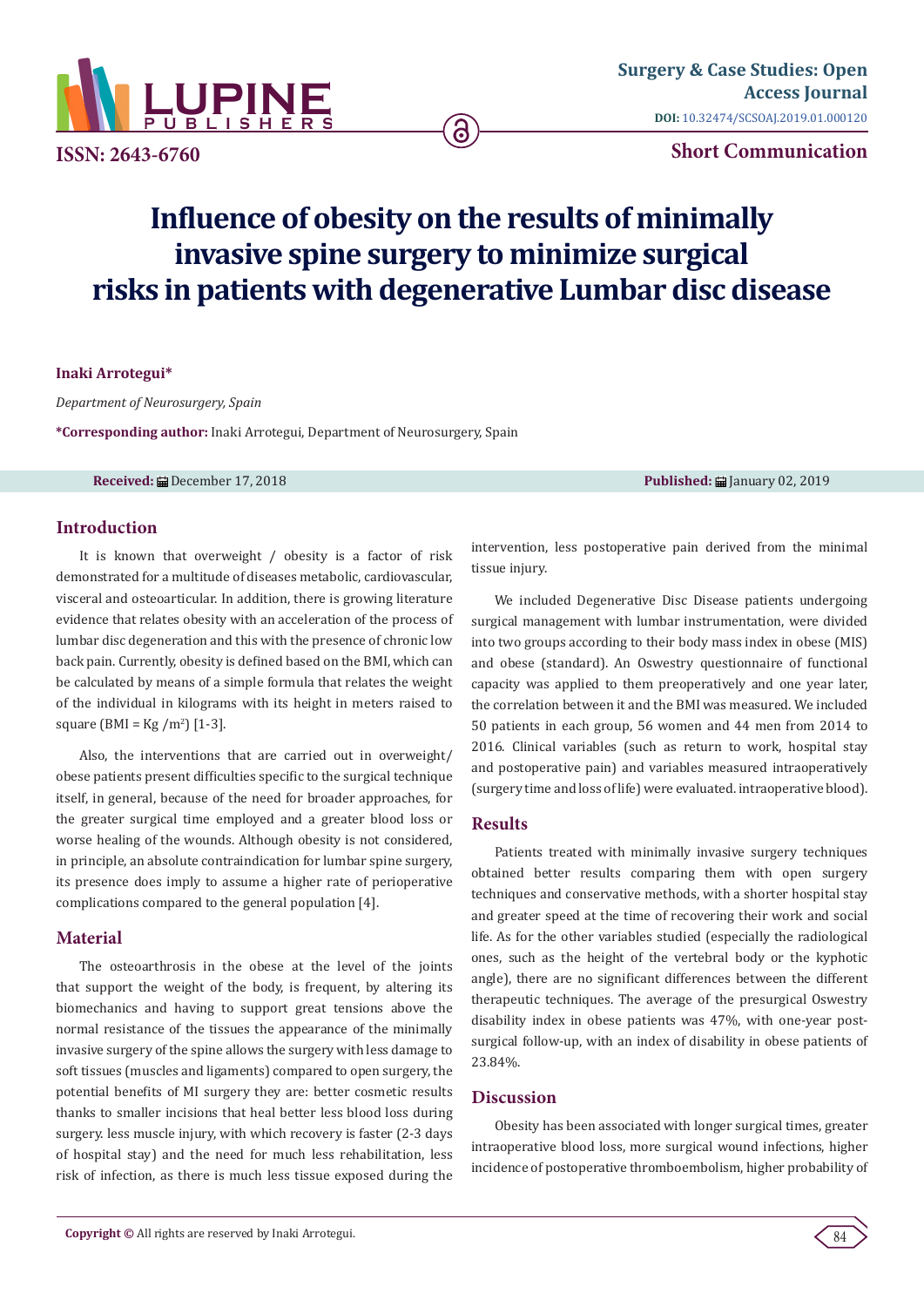peripheral nerve injury, higher overall mortality and worse wound healing of the surgical wound. The published works in which this issue is addressed are all retrospective series of cases [5,6]. An increase in surgical time implies more time anesthetic and may be associated with a higher rate of complications due to tissue ischemia that involves maintaining soft tissue retractors or retractors for

longer periods of time. In addition, it can increase the likelihood of contamination of the surgical field as the time of surgical exposure increases. A larger surgical field can lead to an increase in blood loss and greater chances of surgical bed hematoma and the need for transfusion (Figure 1,2).



**Figure 1:** MRI. Patient with D.D.D. BMI >36%.



**Figure 2:** *In Vivo* Mini open surgery.

In the obese (BMI> 30) it at least doubles and, often triples, the rate of the non-obese. These data have been corroborated [7]. In the metanalysis of Shiri et al.9 where 93,183 are collected subjects and a global infection risk of 2.33 is reported times greater in the obese (95% CI: 1.97-2.79). This same study confirmed the relationship between obesity and incidence of thromboembolism (OR: 3.15, 95% CI: 1.92-5.17), mortality (OR: 2.6, 95% CI: 1.50-4, 49), need for revision surgery (OR: 1.43, 95% CI: 1.05-1.93), longer surgical

time (OR: 14.55, 95% CI: 10.03-19.07) and greater blood loss (MD: 28.89, 95% CI: 14,20-43,58) [8,9].

### **Conclusion Obese Patients**

BMI> 30% with the MIS technique presented a more favorable clinical evolution compared to the group of Obese patients with Standard surgery. The effect of minimally invasive surgery seems like a good alternative in these patients although, for the moment,